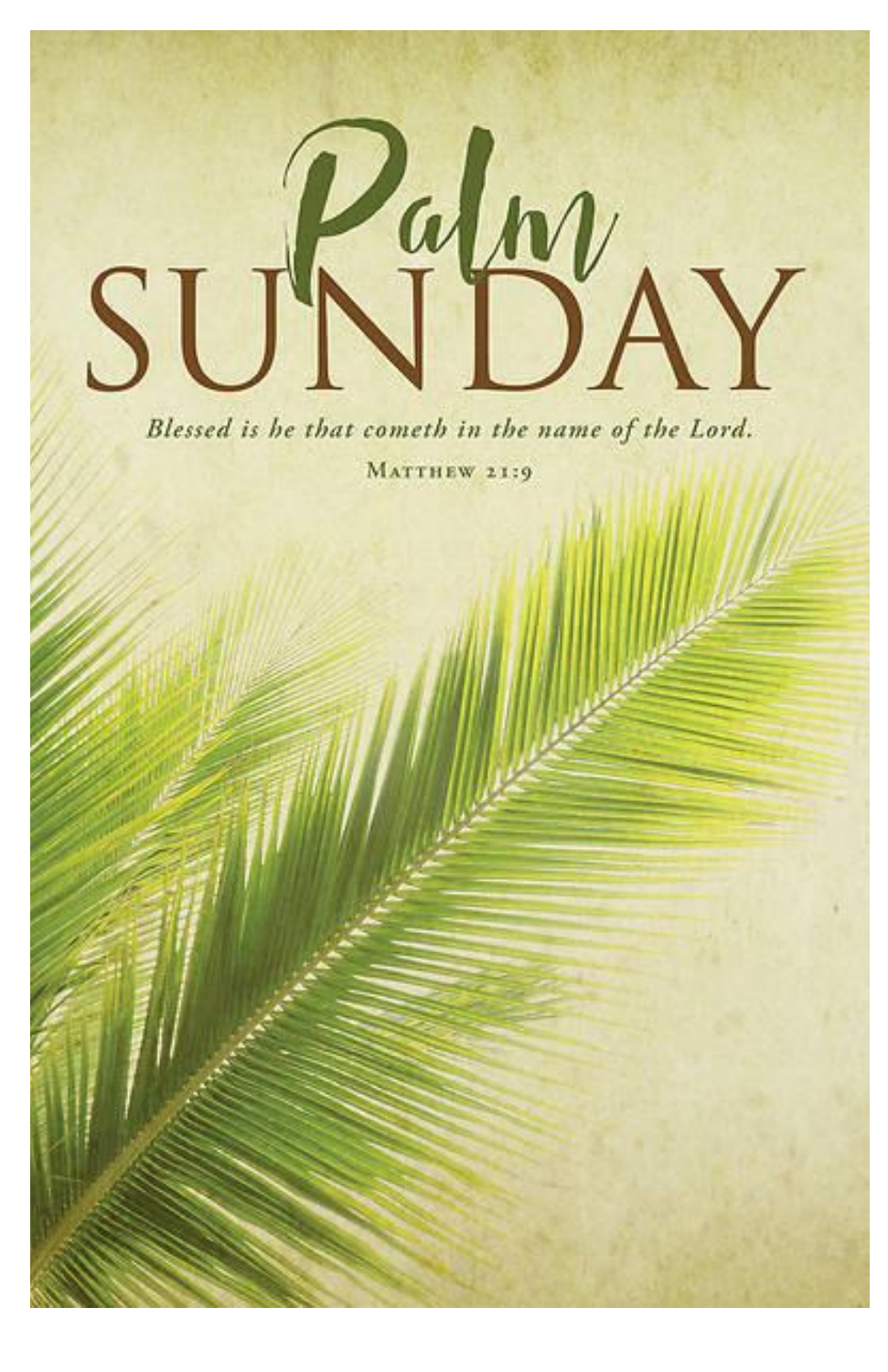#### **ST. JAMES ARMENIAN CHURCH** ՍԲ. ՅԱԿՈԲ ՄԾԲՆԱՑԻ ՀԱՅՐԱՊԵՏ ՀԱՅԱՍՏԱՆԵԱՅՑ ԱՌԱՔԵԼԱԿԱՆ ԵԿԵՂԵՑԻ

Rev. Father Hovhan Khoja-Eynatyan, Pastor 816 Clark Street, Evanston, IL 60201 Tel: 847-864-6263, e-mail: office@stjamesevanston.org [www.stjamesevanston.org](http://www.stjamesevanston.org/)

**ԱՊՐԻԼ 5, 2020 APRIL 5, 2020** 

# ԾԱՂԿԱԶԱՐԴ *PALM SUNDAY*

| SUNDAY, APRIL 5, 2020 |                                                | NO. 14/2020                             |
|-----------------------|------------------------------------------------|-----------------------------------------|
| Morning Service       | 9:00 AM                                        |                                         |
| Holy Badarak          | 10:00 AM                                       |                                         |
| <b>Bible Readings</b> | Song of Solomon $1:1-2:3$<br>Philippians 4:4-7 | Zechariah 9:9-15<br>Matthew 20:29-21:17 |
|                       |                                                |                                         |

# ԿԻՐԱԿԻ, ԱՊՐԻԼ 5, 2020

| Ununountuuu duu | 9(0)                    |                     |
|-----------------|-------------------------|---------------------|
| Uning Tuununung | 10:00                   |                     |
| Ընթերցումներ    | $_{\text{tpq}}$ 1:1-2:3 | Զաքարիա 9:9-15      |
|                 | $\Phi$ իլիպեցիներ 4։4-7 | Մատթէոս 20:29-21:17 |

### **PALM SUNDAY**

One week before the Feast of the Glorious Resurrection of Our Lord Jesus Christ, the Armenian Church celebrates the Feast of Palm Sunday, celebrating the Triumphant Entry of Christ into Jerusalem.

Jesus comes into Jerusalem riding atop a donkey and the people gather to meet Him with reverence, thus fulfilling the words of the prophet from the Old Testament.

The Gospel of St. Matthew, in relating the story, refers to the prophecy, "All this was done, that it might be fulfilled, that which was spoken by the prophet, saying, "Tell the daughter of Zion, Behold, your king is coming to you! He is humble and sitting on an ass, and a colt, the foal of an ass." (Matthew 21:4-5).

On His arrival, a large crowd of people gathers to greet Him, and spread their cloaks on the road before Him, while others cut branches from palm trees and place them on the path. The crowd exclaims: "Hosanna! Blessed is the King of Israel that comes in the Name of the Lord" (Jօհn 12:13).

*Blessed is He who comes in the name of the Lord!*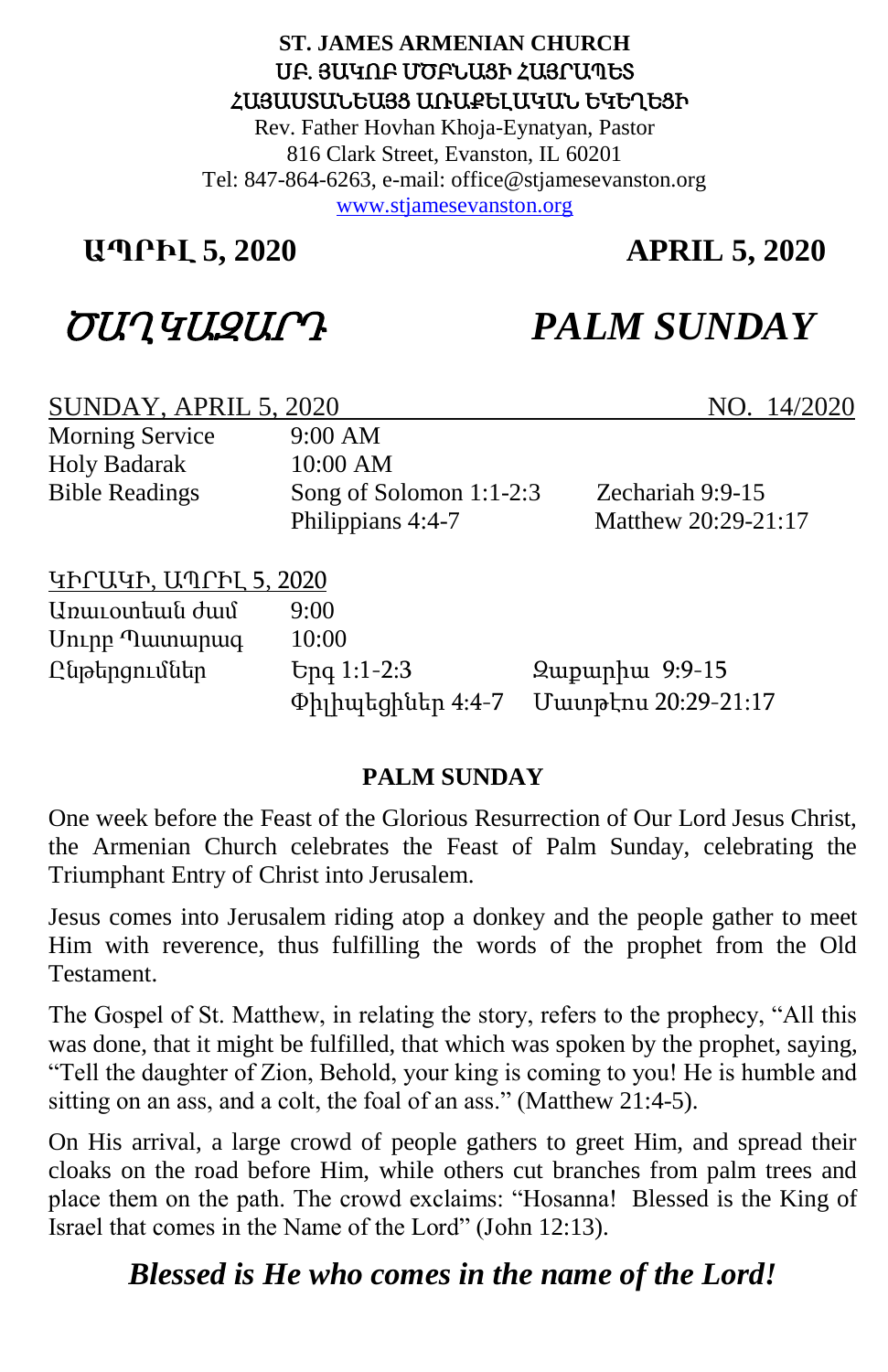#### **PLEASE PRAY FOR OUR SICK**

Alexander Adajian Saro Anbarchian Andre, Servant of God Naringul Caliscan Carolyn Conger Veronica Dadourian Sam Davidson Seda Dilanjian Rick Gergerian Vartges Goorji

Hoyle Green Michael Green Nargez Hamayak Fred Harburg Robert Lapointe Cassandra Mitchell Varvara Movsesyan Joy Nazarian Shirley Omartian Dn. Hagop Papazian Nanci Perkhaus Sofia Petrosyan Antony Puckett Virgie Jandegian Saskowski Surpik Simon Vigen Ter-Avakian Milan Thakkar Terre Tuzzolino Kary Valenziano Carla Ziegler

*If you know of anyone that needs our special prayers, please call the church office (847) 864-6263 or Der Hovhan (847) 644-7389 so that their names can be included on this list or if a name should be removed.*

# **CONDOLENCES**

Our sympathy is extended to the family of **Helen M. Kashian (Nee Matosian),** who passed away on Saturday, March 28. Helen was born and raised in Evanston. We express our deep condolencies to the parishioners of St. John the Baptist Armenian Chruch of Greenfield, WI.

Our sympathy is also extended to the family of **Karney Boyajian**, who passed away on Sunday, March 29. We express our deep condolencies to the parishionrs of Sts. Joachim and Anne Armenian Churchof Palos Heights, IL

May Almighty God grant rest, peace and light to their souls.

# **MIDDAY HYMN**

For Palm Sunday *Mode 8* **The Eternal Word of the Father**

The eternal Word of the Father, who does rest on the cherubim was this day seated on the new colt; blessed is the prince who comes, the invincible king.

The Son, who was before all ages and does repose upon the four-faced creatures, this day was glorified by the old and by the young; blessed is the prince who comes, the invincible king.

Come, ye new people, together with the multitude of the heavenly host, let us glorify him with a resounding hymn in sweet voices, saying: blessed is the prince who comes, the invincible king.

*(translated by Tiran Abp. Nersoyan)*

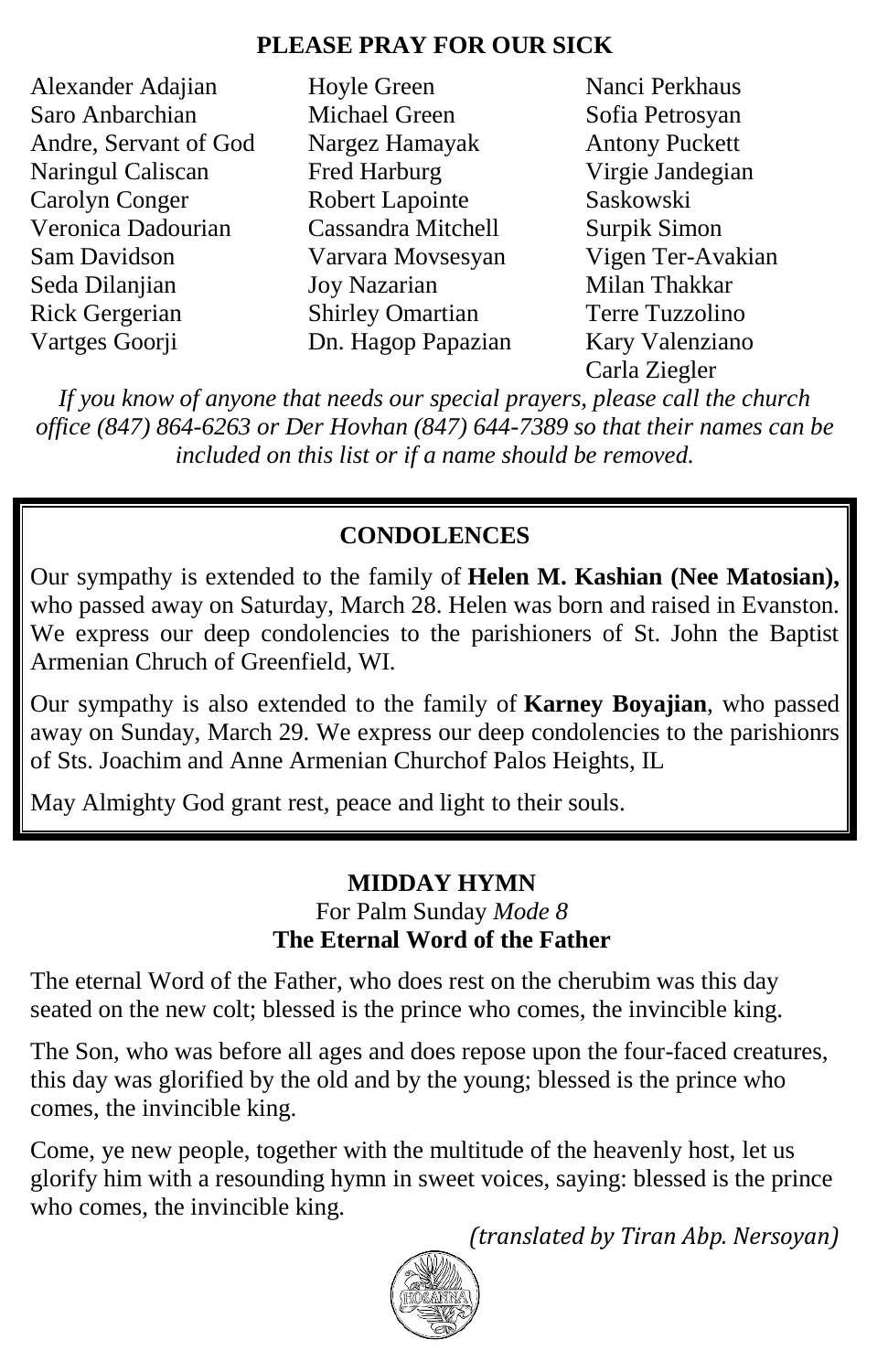# SCRIPTURE READING Երգ երգոց 1:1-2:3

1 Թող ինձ համբուրի իր բերանի համբոյրներով: 2 Քո ստինքներն աւելի լաւ են գինուց, եւ քո օծման իւղերի հոտը՝ բոլոր խնկերից: Քո անունը թափուած իւղ է անուշ. սրա համար էլ օրիորդները սիրեցին քեզ 3 եւ դէպի իրենց ձգեցին քեզ: Մենք կգանք քո օծման իւղերի հոտի յետեւից: Արքան ինձ իր սենեակը տարաւ: Մենք պիտի ցնծանք եւ ուրախ լինենք քեզնով եւ պիտի սիրենք քո ստինքները գինուց աւելի: Արժանին սիրեց քեզ: 4 «Ես սեւ եմ եւ գեղեցիկ, ո՛վ Երուսաղէմի դուստրեր, Կեդարի վրանների պէս եւ Սողոմոնի խորանի նման: 5 Մի՛ նայէք ինձ, որ թխացել եմ ու սեւացել, քանզի խէթ նայեց արեգակն ինձ: Իմ մօր որդիները կռուեցին ինձ հետ, ինձ այգեստանի պահապան դրեցին, բայց ես իմ այգին չպահպանեցի: 6 Պատմի՛ր ինձ, իմ հոգո՛ւ սիրած, ո՞ւր ես քո հօտը հովւում, ո՞ւր ես հանգստի տանում միջօրէին, որ չմոլորուեմ քո ընկերների երամակների մէջ»: 7 «Եթէ չգիտես, ո՛վ գեղեցիկդ կանանց մէջ, թէ որտեղ գտնես ինձ, գնա՛ հօտերի ոտնահետքերով եւ քո ուլերն արածեցրո՛ւ հովիւների վրանների մօտ: 8 Ո՛վ իմ սիրելի, ես քեզ նմանեցրի փարաւոնի կառքին լծուած իմ երիվարներին: 9 Գեղեցիկ են քո ծնօտները տատրակի ծնօտների նման, եւ գեղեցիկ է քո պարանոցը, ասես մանեակներով զարդարուած լինի: 10 Մենք քեզ կզուգենք ոսկէ զարդի պէս, որ ընդելուզուած է արծաթէ կիտուածքներով, 11 մինչեւ որ արքան քեզ իր գիրկն առնի»: 12 «Իմ նարդոսը իր հոտը բուրեց. ստաշխի փունջ է իմ սիրեցեալն ինձ համար, որ պիտի հանգստանայ իմ ստինքների միջեւ: 13 Նոճու ողկոյզ է իմ սիրեցեալն ինձ համար Ենգադդի այգիների մէջ»: 14 «Ահաւասիկ, ի՜նչ գեղեցիկ ես, ո՛վ իմ սիրելի, ի՜նչ գեղեցիկ ես. քո աչքերը նման են աղաւնիների»: 15 «Ի՜նչ բարետես ես ահա, ո՛վ իմ սիրեցեալ, եւ որքա՜ն գեղեցիկ ես գահաւորակի վրայ՝ հովանու ներքոյ»: 16 «Մեր տան գերանները մայրիներ են, եւ նոճիներ են մեր առաստաղները»: 2 «Ես դաշտերի ծաղիկ եմ, հովիտների շուշան»: 2 «Ինչպէս շուշանն է փշերի մէջ, այնպէս էլ իմ սիրելին է դուստրերի մէջ»: 3 «Ինչպէս խնձորենին է անտառի ծառերի մէջ, այնպես էլ իմ սիրեցեալն է տղաների մէջ: Ցանկացայ նստել նրա հովանու տակ եւ նստեցի. եւ քաղցր է նրա պտուղն իմ կոկորդում:

# Զաքարիայի մարգարեությունը 9:9-15

9 Ուրախացի՛ր խնդութեամբ, դո՛ւստրդ Սիոնի, կանչի՛ր ցնծութեամբ, դո՛ւստրդ Երուսաղէմի, ահա գալիս է քո Թագաւորը քեզ մօտ, քո արդար, փրկագործ ու խոնարհ Թագաւորը՝ հեծած էշի, էշի քուռակի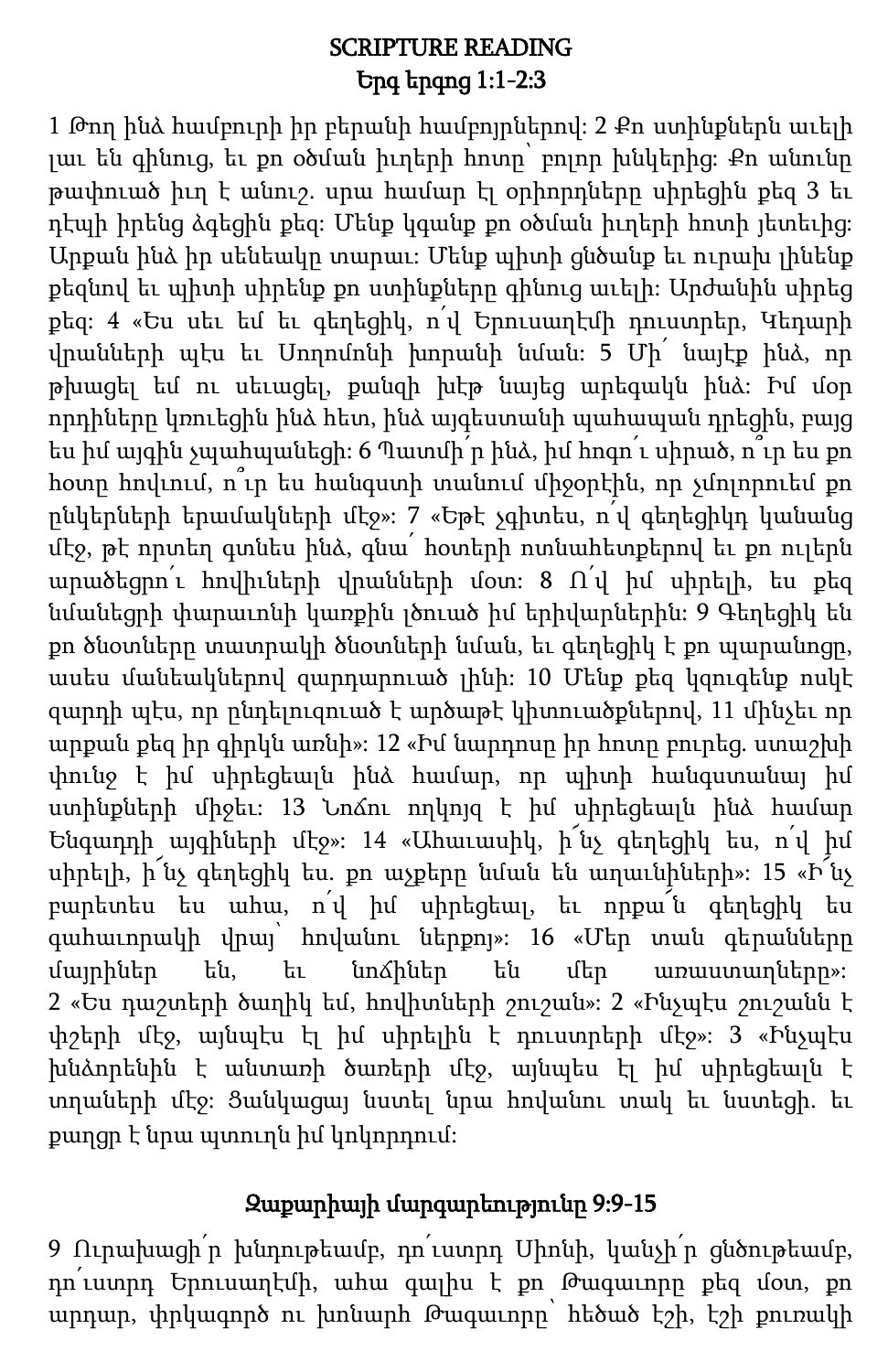վրայ: 10 Կառքերը պիտի ոչնչանան Եփրեմի երկրից, երիվարները՝ Երուսաղէմից, պատերազմողի աղեղը պիտի խորտակուի, եւ նա խաղաղութիւն պիտի բերի մարդկանց ու ազգերին, պիտի տիրի ջրերի վրայ՝ ծովից մինչեւ ծով եւ գետերից մինչեւ երկրի ծագերը: 11 «Իսկ դու արեամբ կնքուած ուխտի համար պիտի արձակես քո գերիներին իրենց անջուր գբից, 12 դուք պիտի ապրէք այդ ժողովրդի ապահով վայրերում, եւ ես քո պանդխտութեան մէկ օրուայ փոխարէն պիտի հատուցեմ քեզ կրկնակին: 13 Ես քեզ, ո՛վ Յուդայի երկիր, ինձ համար պիտի լարեմ ինչպէս աղեղ, պիտի լցնեմ նաեւ Եփրեմի երկիրը, իսկ քո որդիներին, ո՛վ Սիոն, ոտքի պիտի հանեմ Յունաստանի դէմ, պիտի յեսանեմ քեզ, ինչպէս ռազմիկի պողպատէ սուսեր»: 14 Տէրը վերակացու պիտի լինի նրանց վրայ, նրա նետը պիտի թռչի, ինչպէս փայլակ: Տէրը, Ամենակալ Տէրը փող պիտի փչի եւ բարկութեամբ ու սպառնալիքներով պիտի գնայ նրանց դէմ: 15 Ամենակալ Տէրը պիտի պաշտպանի նրանց,

# Պողոս առաքյալի թուղթը փիլիպեցիներին 4:4-7

4 Միշտ ուրա՛խ եղէք Տիրոջով, դարձեալ եմ ասում՝ ուրա՛խ եղէք: 5 Թող ձեր հեզութիւնը յայտնի լինի բոլոր մարդկանց: Տէրը մօտ է: 6 Հոգ մի՛ արէք, այլ աղօթքներով եւ աղաչանքներով ձեր խնդրանքները գոհաբանութեամբ յայտնի թող լինեն Աստծուն: 7 Եւ Աստծոյ խաղաղութիւնը, որ վեր է, քան ամենայն միտք, պիտի պահի ձեր սրտերը եւ մտածումները Քրիստոս Յիսուսով:

# **Ավետարան ըստ Մատթէոսի 20:29-21:17**

[29Ե](http://scripturetext.com/matthew/20-29.htm)րբ անոնք դուրս ելան Երիքովէն, մեծ բազմութիւն մը հետեւեցաւ անոր: [30Ե](http://scripturetext.com/matthew/20-30.htm)ւ ահա՛ երկու կոյրեր նստած էին ճամբային եզերքը. երբ լսեցին թէ Յիսուս կ՚անցնի, աղաղակեցին. «Ողորմէ՜ մեզի, Տէ՛ր, Դաւի-թի՛ Որդի»: [31Բ](http://scripturetext.com/matthew/20-31.htm)ազմութիւնը կը յանդիմանէր զանոնք՝ որ լռեն, բայց անոնք ա՛լ աւելի կ՚աղաղակէին. «Ողորմէ՜ մեզի, Տէ՛ր, Դաւիթի՛ Որդի»: [32Յ](http://scripturetext.com/matthew/20-32.htm)իսուս կանգ առնելով՝ կանչեց զանոնք եւ ըսաւ. «Ի՞նչ կ՚ուզէք որ ընեմ ձեզի»: [33Ը](http://scripturetext.com/matthew/20-33.htm)սին անոր. «Տէ՛ր, թող մեր աչքերը բացուին»: [34Յ](http://scripturetext.com/matthew/20-34.htm)իսուս գթալով՝ դպաւ անոնց աչքերուն. իսկոյն անոնց աչքերը բացուեցան, ու հետեւեցան անոր։ <u>1</u>Երբ մօտեցան Երուսա-ղէմի ու հասան Բեթփագէ, Ձիթենիներու լերան մօտ, Յիսուս ղրկեց երկու աշակերտ՝ [2ը](http://scripturetext.com/matthew/21-2.htm)սելով անոնց. «Գացէ՛ք այդ ձեր դիմացի գիւղը, ու իսկոյն պիտի գտնէք կապուած էշ մը, եւ անոր հետ՝ աւանակ մը. արձակեցէ՛ք զանոնք ու բերէ՛ք ինծի: [3Ե](http://scripturetext.com/matthew/21-3.htm)թէ մէկը բան մը ըսէ ձեզի, ըսէ՛ք. "Տէրոջ պէտք են", եւ իսկոյն պիտի ղրկէ զանոնք»։  $4$ Այս ամէնը կատարուեցաւ, որպէսզի իրագործուի մարգարէին միջոցով ըսուած խօսքը. [5«](http://scripturetext.com/matthew/21-5.htm)Ըսէ՛ք Սիոնի աղջիկին. "Ահա՛ Թագաւորդ կու գայ քեզի, հեզ եւ հեծած իշու վրայ, իշու ձագի՝ աւանակի վրայ՚՚»։ <u>6</u>Աշակերտները գացին, եւ ըրին ինչպէս Յիսուս պատուիրած էր իրենց. [7բ](http://scripturetext.com/matthew/21-7.htm)երին էշն ու աւանակը, դրին անոնց վրայ իրենց հանդերձները, եւ նստաւ անոնց վրայ։ [8Ա](http://scripturetext.com/matthew/21-8.htm)հագին բազմու-թիւն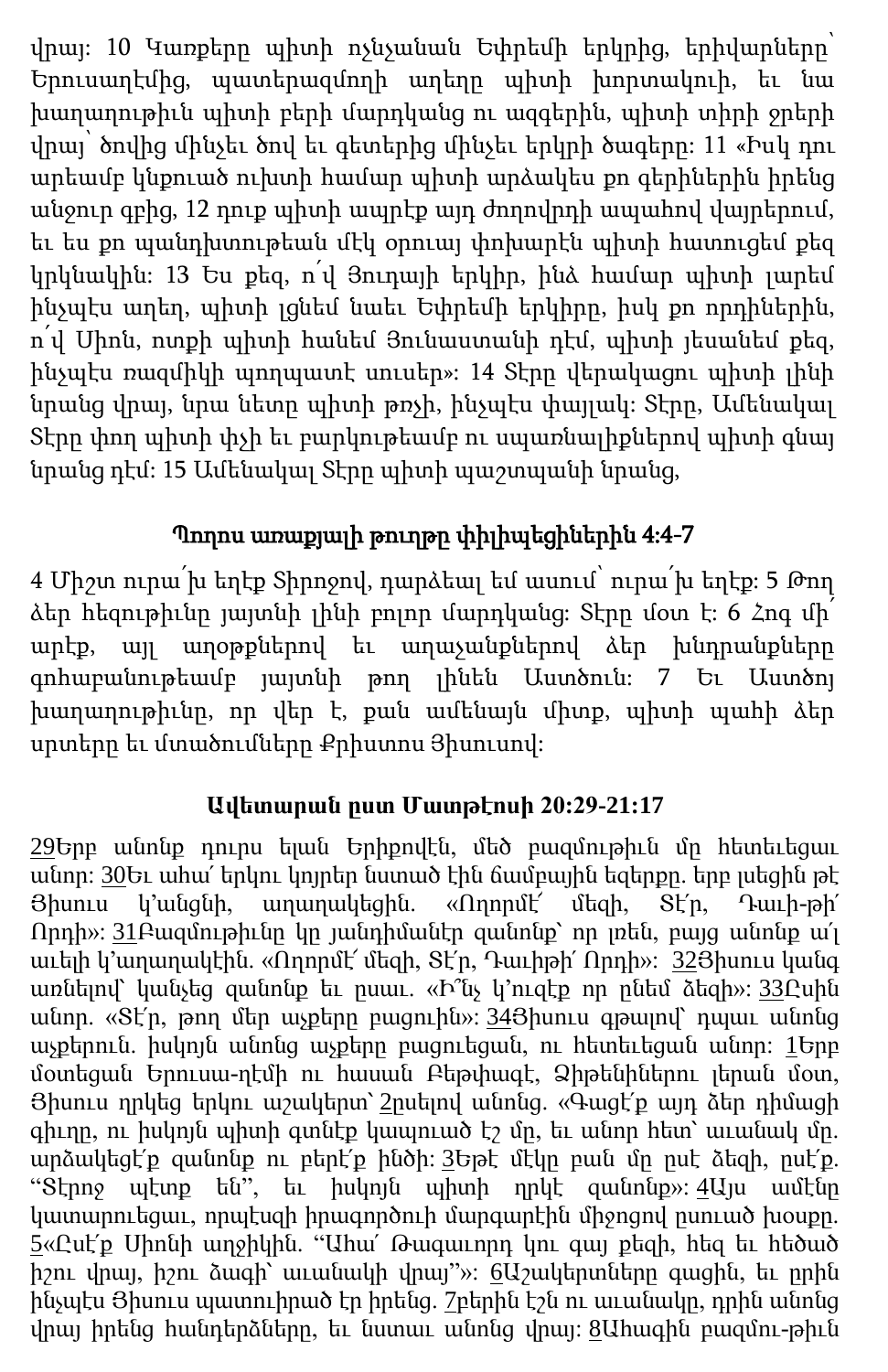մը փռեց իր հանդերձները ճամբային վրայ. ուրիշներ ճիւղեր կը կտրէին ծառերէն ու կը տարածէին ճամ-բային վրայ: [9Ե](http://scripturetext.com/matthew/21-9.htm)ւ առջեւէն գացող ու իրեն հետեւող բազմութիւն-ները կ՚աղաղակէին. «Ովսաննա՜ Դաւիթի Որդիին: Օրհնեա՜լ է ան՝ որ կու գայ Տէրոջ անունով: Ովսաննա՜ ամենաբարձր վայրերուն մէջ»: [10Ե](http://scripturetext.com/matthew/21-10.htm)րբ ան մտաւ Երուսաղէմ, ամբողջ քաղաքը շարժեցաւ եւ ըսաւ. «Ո՞վ է ասիկա»: [11Բ](http://scripturetext.com/matthew/21-11.htm)ազմութ իւնը ըսաւ. «Ա՛յս է Յիսուս մարգարէն՝ Գալի-լեայի Նազարէթէն»: [12Յ](http://scripturetext.com/matthew/21-12.htm)իսուս մտաւ Աստուծոյ տաճարը, դուրս հանեց բոլոր անոնք՝ որ տաճարին մէջ կը ծախէին ու կը գնէին, եւ տապալեց լումայափոխներուն սեղաններն ու աղաւնի ծախողներուն աթոռները, [13ե](http://scripturetext.com/matthew/21-13.htm)ւ ըսաւ անոնց. «Գրուած է. "Իմ տունս աղօթքի տուն պիտի կոչուի", բայց դուք աւազակներու քարայր ըրիք զայն»: [14Կ](http://scripturetext.com/matthew/21-14.htm)ոյր-եր ու կաղեր եկան իրեն՝ տաճարին մէջ, եւ բուժեց զանոնք: [15Ե](http://scripturetext.com/matthew/21-15.htm)րբ քահանայապետներն ու դպիրները տեսան անոր գործած սքանչելի-քները, եւ մանուկները՝ որոնք տաճարին մէջ կ՚աղաղակէին. «Ովսաննա՜ Դաւիթի Որդիին», ընդվզեցան [16ե](http://scripturetext.com/matthew/21-16.htm)ւ ըսին անոր. «Կը լսե՞ս ի՛նչ կ՚ըսեն ատոնք»: Յիսուս ըսաւ անոնց. «Այո՛, բնաւ չէ՞ք կարդացած գրուածը. "Երախաներուն ու ծծկերներուն բերանով գովաբանութիւն կատարեցիր"»: [17Ա](http://scripturetext.com/matthew/21-17.htm)պա ձգեց զանոնք, գնաց քաղաք-էն դուրս՝ Բեթանիա, ու կեցաւ հոն գիշերը:

### **Song of Solomon 1:1-2:3**

The Song of Songs, which is Solomon's. O that you would kiss me with the kisses of your mouth! For your love is better than wine, your anointing oils are fragrant, your name is oil poured out; therefore the maidens love you. Draw me after you, let us make haste. The king has brought me into his chambers. We will exult and rejoice in you; we will extol your love more than wine; rightly do they love you.

I am very dark, but comely, O daughters of Jerusalem, like the tents of Kedar, like the curtains of Solomon. Do not gaze at me because I am swarthy, because the sun has scorched me. My mother's sons were angry with me, they made me keeper of the vineyard; but, my own vineyard I have not kept! Tell me, you whom my soul loves, where you pasture your flock, where you make it lie down at noon; for why should I be like one who wanders beside the flocks of your companions?

If you do not know, O fairest among women, follow in the tracks of the flock, and pasture your kids beside the shepherds' tents.

I compare you, my love, to a mare of Pharaoh's chariots. Your cheeks are comely with ornaments, your neck with strings of jewels. We will make you ornaments of gold, studded with silver. While the king was on his couch, my nard gave forth its fragrance. [Your name is oil poured out.] My beloved is to me a bag of myrrh, that lies between my breasts. My beloved is to me a cluster of henna blossoms in the vineyards of Engedi.

Behold, you are beautiful, my love; behold, you are beautiful; your eyes are doves. Behold, you are beautiful, my beloved, truly lovely. Our couch is green; the beams of our house are cedar, our rafters are pine.

I am a rose of Sharon, a lily of the valleys.

As a lily among brambles, so is my love among, maidens.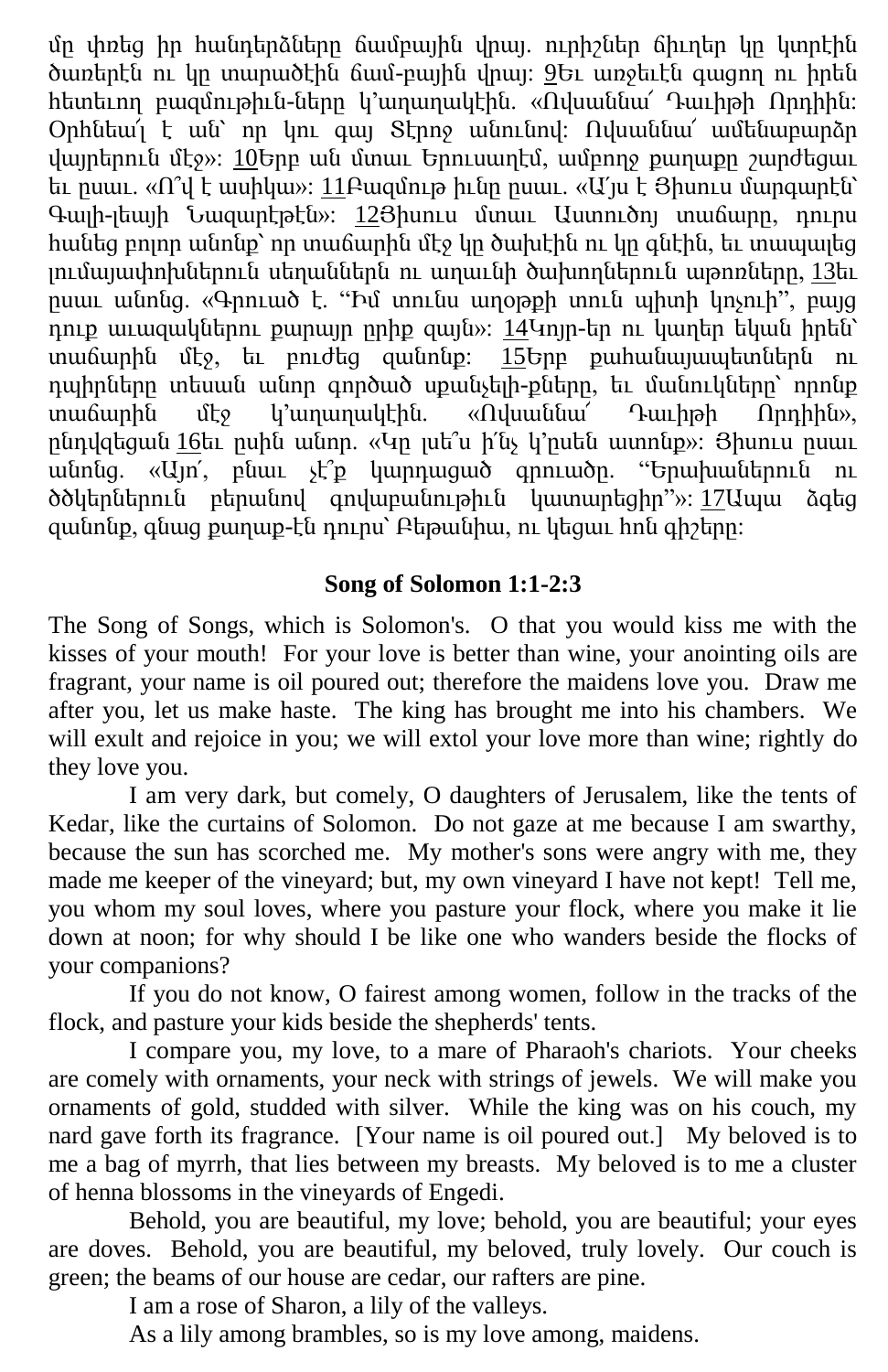[My beloved is red and white.]2 As an apple tree among the trees of the wood, so is my beloved among young men. With great delight I sat in his shadow, and his fruit was sweet to my taste.

#### **Zechariah 9:9-15**

Rejoice greatly, O daughter of Zion! Shout aloud, O daughter of Jerusalem!

Lo, your king comes to you; triumphant and victorious is he, humble and riding on an ass, on a colt the foal of an ass. I will cut off the chariot from Ephraim and the war horse from Jerusalem; and the battle bow shall be cut off, and he shall command peace to the nations; his dominion shall be from the sea to sea, and from the River to the ends of the earth. As for you also, because of the blood of my covenant with you, I will set your captives free from the waterless pit. Return to your stronghold, O prisoners of hope; today I declare that I will restore to you double. For I have bent Judah as my bow; I have made Ephraim its arrow. I will brandish your sons, O Zion, over your sons, O Greece, and wield you like a warrior's sword.

Then the Lord will appear over them, and his arrow go forth like lightning; the Lord God will sound the trumpet, and march forth in the whirlwinds of the south.

The Lord of hosts will protect them, and they shall devour and tread down the slingers; and they shall drink their blood like wine, and be full like a bowl, drenched like the corners of the altar.

#### **Letter of Paul to the Philippians 4:4-7**

Rejoice in the Lord always; again I will say, Rejoice. Let all men know your forbearance. The Lord is at hand. Have no anxiety about anything, but in everything by prayer and supplication with thanksgiving let your requests be made known to God. And the peace of God, which passes all understanding, will keep your hearts and your minds in Christ Jesus.

#### **Matthew 20:29-21:17**

**29**And as they went out of Jericho, a great crowd followed him. **30**And behold, two blind men sitting by the roadside, when they heard that Jesus was passing by, cried out, "Have mercy on us, Son of David!" **31**The crowd rebuked them, telling them to be silent; but they cried out the more, "Lord, have mercy on us, Son of David!" **32**And Jesus stopped and called them, saying, "What do you want me to do for you?" **33**They said to him, "Lord, let our eyes be opened." **34**And Jesus in pity touched their eyes, and immediately they received their sight and followed him.

**21 1** And when they drew near to Jerusalem and came to Beth'phage, to the Mount of Olives, then Jesus sent two disciples, **2**saying to them, "Go into the village opposite you, and immediately you will find an ass tied, and a colt with her; untie them and bring them to me. **3**If any one says anything to you, you shall say, 'The Lord has need of them,' and he will send them